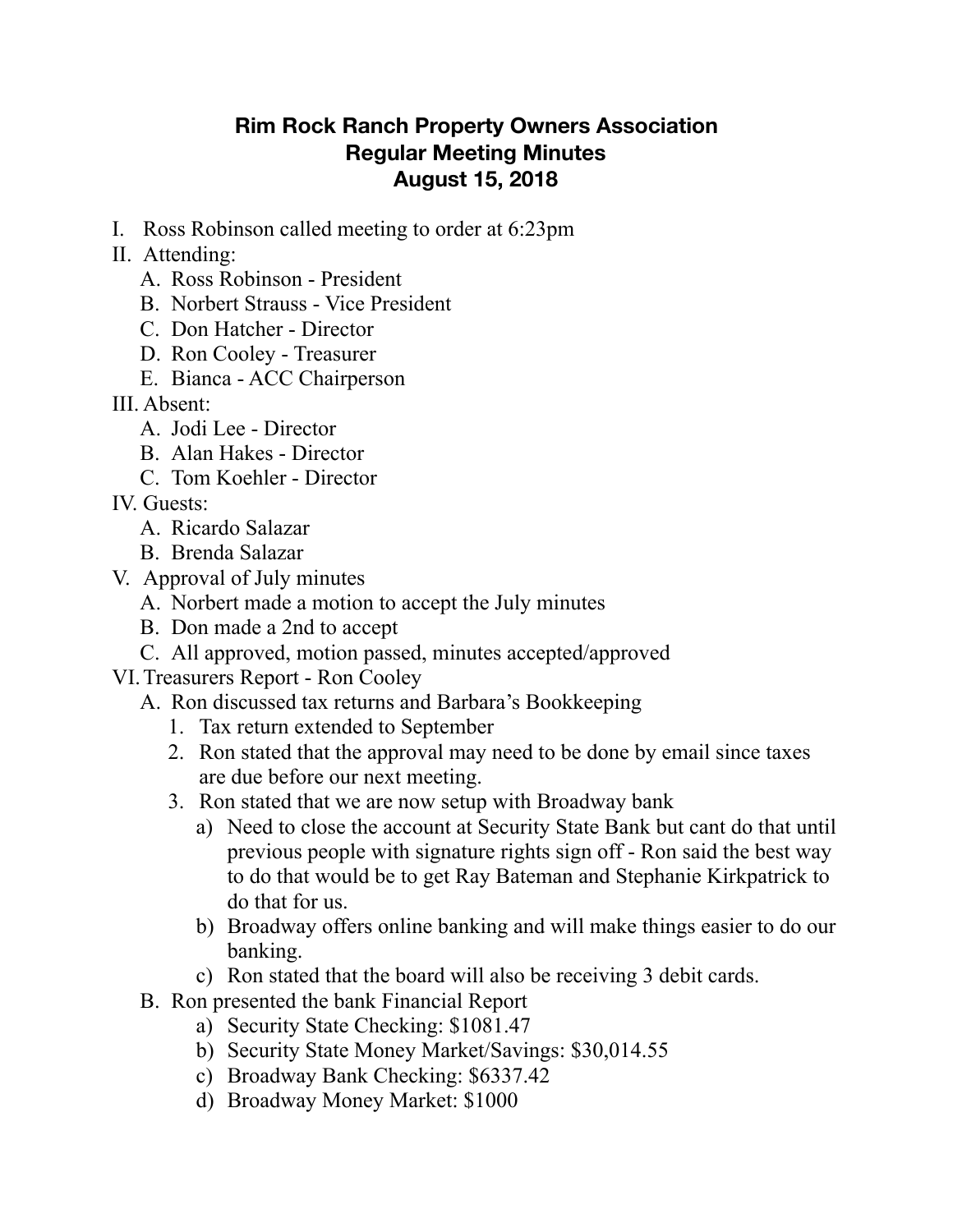- 2. Major expenses for July-August
	- a) Park tree trimming \$3300
	- b) Neighborhood Lawn Care regular mowing, ditch, trails, tree removal from creek
	- c) Remove root from parking lot and asphalt, concrete ramp from parking lot to pavilion, bridge repairs \$1700
	- d) Legal Fees \$997.50
- 3. Norbert made a motion to approve the financial report
	- a) 2nd by Don
	- b) All approved motion to approve financial report passed
- VII. ACC Report Bianca
	- A. Variance given for a fence located off front property line
		- 1. More info from Bianca needed
		- 2. ACC is reviewing 3 fences
		- 3. ACC is reviewing an RV parking pad/shelter
	- B. "Pink Panther" house something is moving on this
		- 1. Don said he would try to find out if new construction is starting
		- 2. All agreed

VIII.Introduction of guests

- A. Mr and Mrs Salazar in attendance
- B. The Salazar's moved here in October
- C. Mr Salazar is a legal interpreter volunteered to use him for legal information

IX.OLD BUSINESS:

- A. Place to meet
	- 1. Don secured meeting site at Johnson Ranch Fire House
	- 2. Meetings will remain 3rd Wednesday of each month
	- 3. Norbert made a motion to move meeting place to Johnson Ranch Fire house
		- a) 2nd by Ron
		- b) All approved motion passed
	- 4. Website
		- a) Ross stated that we will keep [RimRockRanch.org](http://RimRockRanch.org)
		- b) Need to secure domain with GoDaddy
		- c) Launch website this weekend (August 18 possibly)
- X. Bank info
	- A. Need to get signatures changed
	- B. Need to close Security State Bank accounts
- XI.Social Media
	- A. Considering a FaceBook page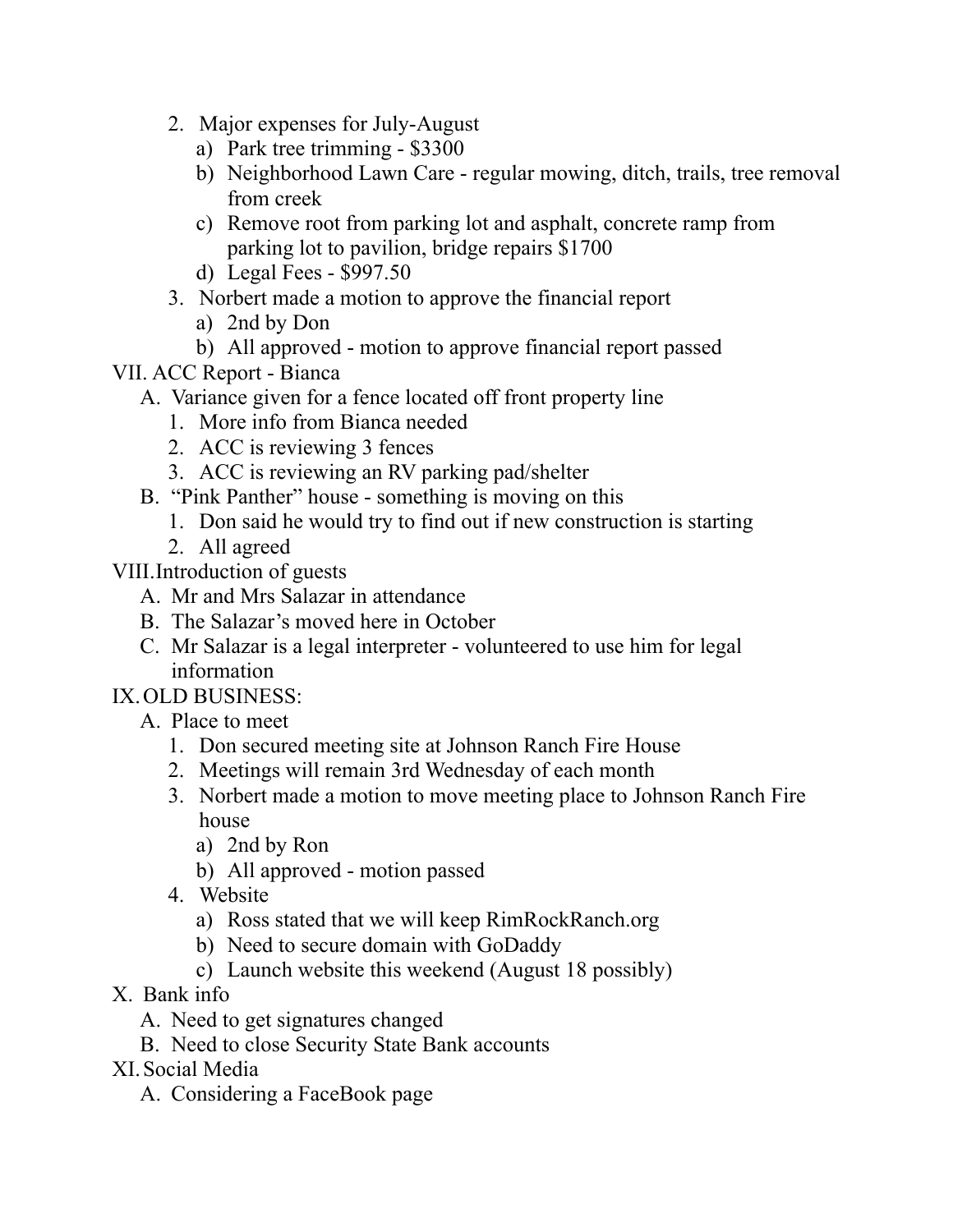- 1. Need to make sure it is secure
- 2. Only allow administrator posts
- 3. Going slow with this to make sure it is done right

XII.Lights at park

- A. Taking lights off the list of purchases
- B. After the tree trimming, there seems to be plenty of light covering the area at night
- XIII. ACC Approval signs
	- A. Bianca presented a quote for 10-12 signs
	- B. Norbert made a motion to approve up to \$135 to purchase signs
	- C. Ron Seconded and all approved Motion carried

## XIV. Social Events

- A. Boofest is our nest big event
	- 1. Still need to confirm date
	- 2. Still need volunteers
- B. Norb stated that the new website should help with spreading information
	- 1. Also, should be good for getting volunteers
	- 2. Norb stated that the website would also be a good place to get ideas from property owners concerning new events; what types of events would they like to see

## XV.Tree trimming

- A. Complete
- B. All agreed it looks good they did good job
- XVI. Concrete ramp
	- A. Complete
	- B. All agreed looks good. We decided that there was no need for guard rail or safety signs due to the way the ramp was constructed
- XVII. Phone
	- A. Discussed removing phone. Ron will check to if we still need it
	- B. No vote was taken, but discussion was that we can do without it once the new website is up and running
- XVIII. New Business
	- A. There was some discussion concerning a Mr Zimmerman who wanted to hold a political rally with the "Stop Vulcan Quarry" movement
		- 1. No vote was taken but consensus was that we did not want to let him do this because we would then need to open invitation to opposition
		- 2. Ross will discuss with Mr Zimmerman and get back to us with outcome/ results

XIX. Painting lines at mailbox pavilion/park area

A. Paint lines at mailbox pavilion and basketball/tennis parking lot